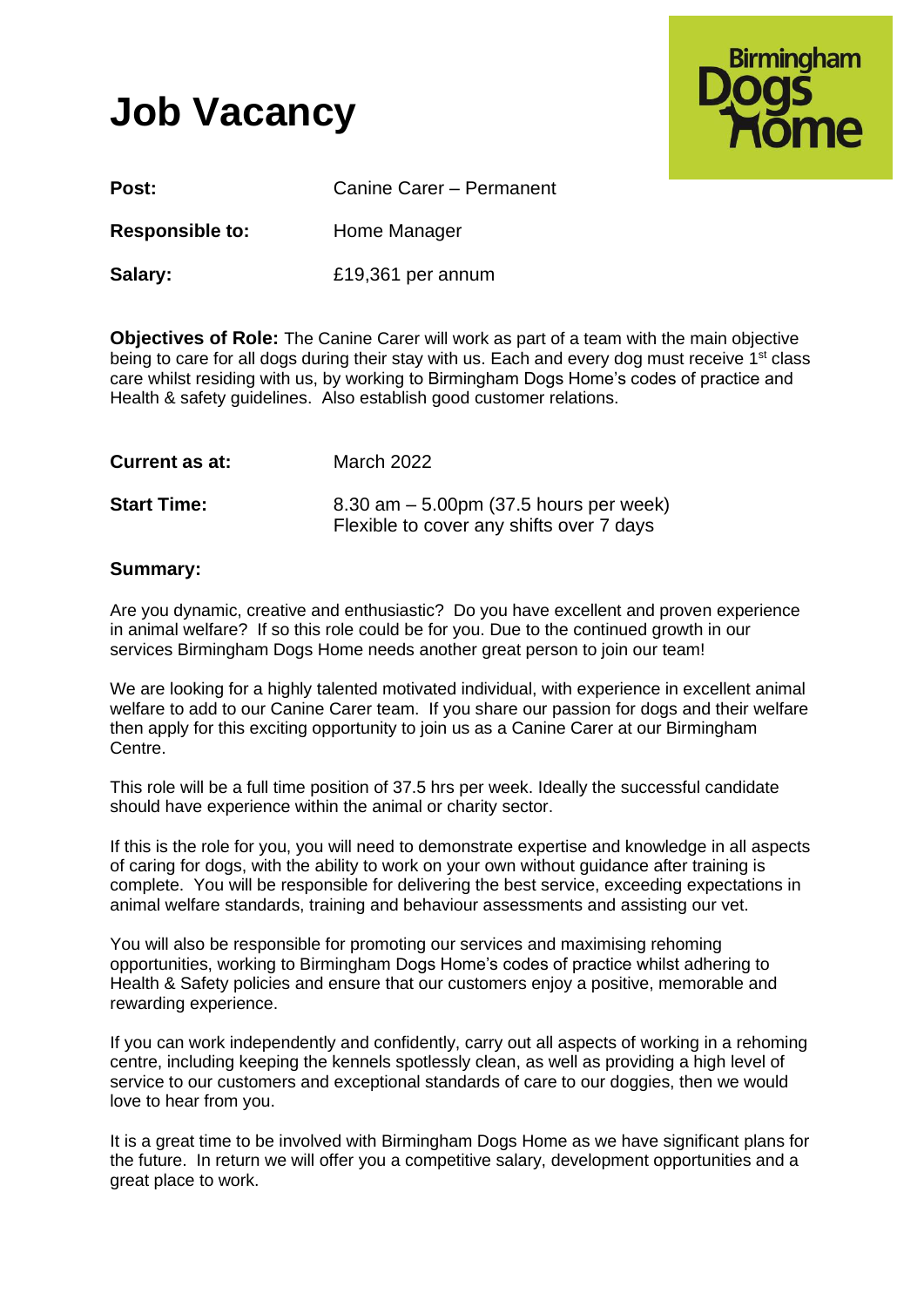# **Requirements;**

- A positive and proactive attitude.
- Reliable and diligent.
- Confident in handling all breeds of dogs in a safe manner.
- Excellent communication and interpersonal skills which will be fully utilised as you will be dealing with customers and their pets on a daily basis.
- Confidently be able to promote and upgrade the services we offer.
- Flexible to cover any shifts over 7 days.
- Be able to multi task effectively and work in a busy environment.
- Enthusiastic, motivated and be able to work on own initiative as well as part of a team.

### **Duties and Responsibilities:**

Feeding - All dogs to be fed at 3 pm every day unless under Veterinary instruction. Thin dogs must be fed twice a day. Feeding and water bowls must be washed every day and fresh water placed in water bowls.

Exercise - Whenever possible dogs on your designated block must be exercised either in one of the enclosed areas or around the dog walk.

Health - Any injuries or signs of ill health displayed by any dog must be reported immediately. Dogs prescribed medication by the vet must be given this treatment as instructed.

Aggressive behaviour - Any aggressive behaviour demonstrated by any dog MUST be reported immediately to protect the public and other staff.

Dealing with the public – You will be required to meet members of the public and to talk to them about the dogs that you are caring for in order to get them a home. You must be friendly, polite and above all, professional at all times.

Uniform & equipment - Uniforms must be worn at all times. Any damage to equipment issued to you must be reported immediately and, if found to be due to negligence may necessitate you to pay for a replacement.

Break times – All breaks must be taken promptly and it is imperative that you return to your designated kennel block on time

### Cleanliness -

- 1. All areas within kennel block assigned to a Canine Carer, including service points and sluice rooms must be kept clean and tidy at all times.
- 2. Dogs must be bathed when dirty/smelly at the earliest opportunity.

3. Bowls and bedding should be removed daily with dirty sheets replaced and placed in laundry room for washing.

4. Floors, coving, walls and beds to be scrubbed to remove stains and residues.

5. Prior to kennel cleaning, all dogs must be locked into the outside run by use of the dividing hatch. Water, bleach, and detergent should be used in the cleaning process.

6. Any solids or urine in the kennels must be removed with a scoop, placed in bucket and flushed away in sluice as soon as possible and the area mopped with disinfectant and water.